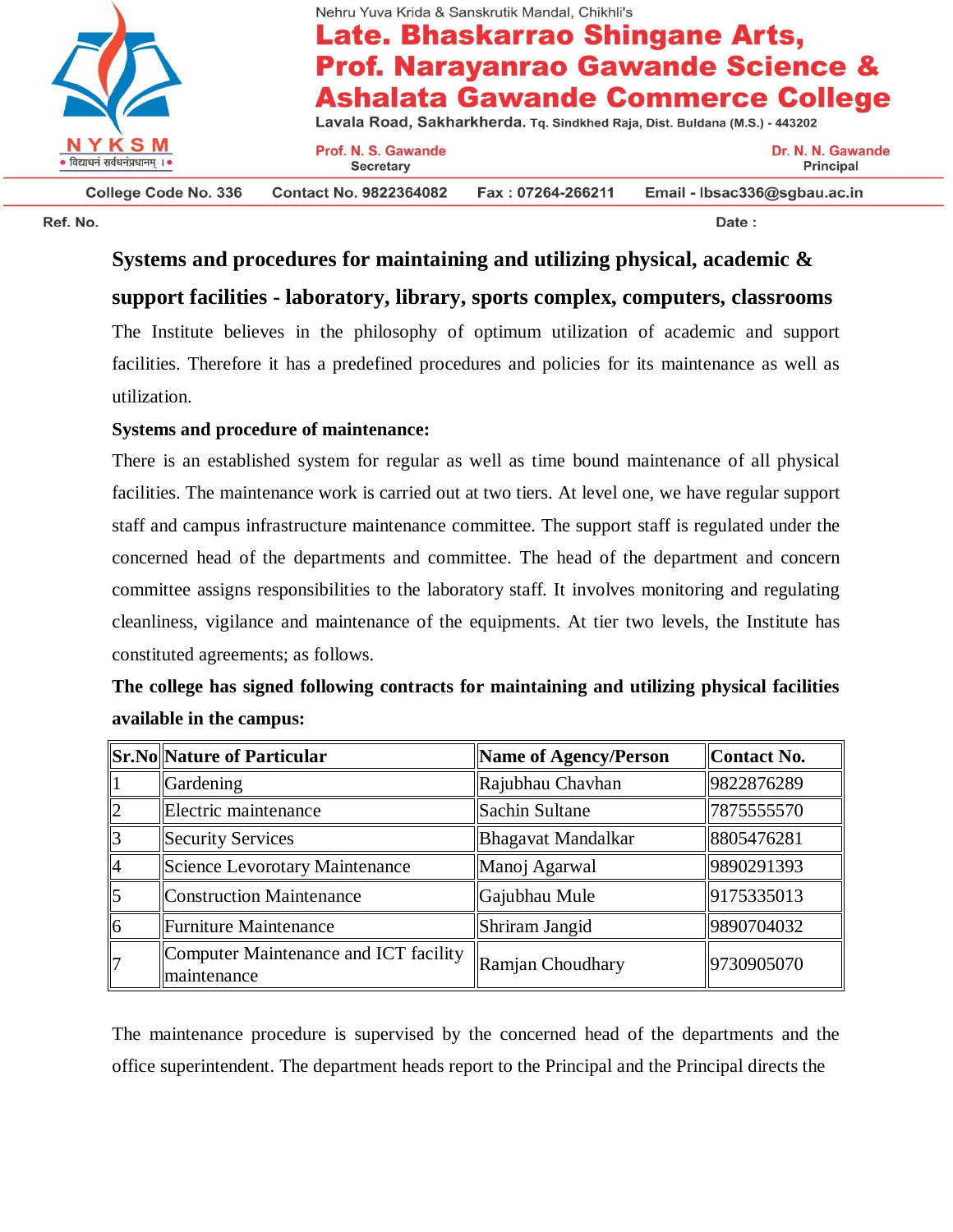office superintendent to execute the affair. The office superintendent has the authority to depute the concerned staff wherever it requires.

At the end of every academic year, stock verification is carried out by each department which is comprised of members of the departments and scrutinizes physical verification of stock, books and the instruments available in library, laboratory and office. The breakages are sorted out; if the equipments are repairable then they are forwarded to the concerned agency/mechanics. The irreparable are suggested to right off from the stock book. The department heads submits the report to the Principal.

#### **Maintenance and utilization of physical facilities:**

The security in-charge Mr. Bhagwat Mandalkar supervises the maintenance of the physical facilities including parking lots, campus roads, garden, building corridors and canteen. . Sweepers and cleaners are hired to maintain the sanitary units. The College Environmental Awareness & Garden Maintenance Committee maintains the garden as well as flora and fauna in the campus. Dr. S.R.Dutonde handles the responsibility of coordinator. In order to maintain the air quality in the college premises, the committee has planted saplings of the holy basil in the botanical garden. College garden maineenance committee a work to maintain the college garden.

**Canteen:** College provides the hygiene canteen facility. The canteen will run from 9.00 A.M to 5.00 P.M only. Students and staff shall be charged according to what they take from the canteen. All students shall strictly observe the meal timings. Students are not permitted to be inside the canteen during class hours.

### **Maintenance of academic and support facilities:**

Laboratories: The routine maintenance of science, language and computer laboratories is carried out by support staff of the concerned departments. There are number of sophisticated scientific instruments. The technical staff and head of the department identify non functioning instruments. If possible such instruments are repaired by the technical staff. Under warranty instruments are repaired by the concerned supplier. For remaining instruments, head of the department seeks the Principals permission for external technical help.

Library: The librarian, in consultation with library advisory committee looks after the maintenance and functioning of the library. Every year, library stock verification is carried out. Manual stock verification is done after every five years. Overused torn books are sorted out for binding. The wreckages are written off from the stock book. New and latest books are purchased as per requirement, thus to maintain the proper library collection. As a part of vigilance and